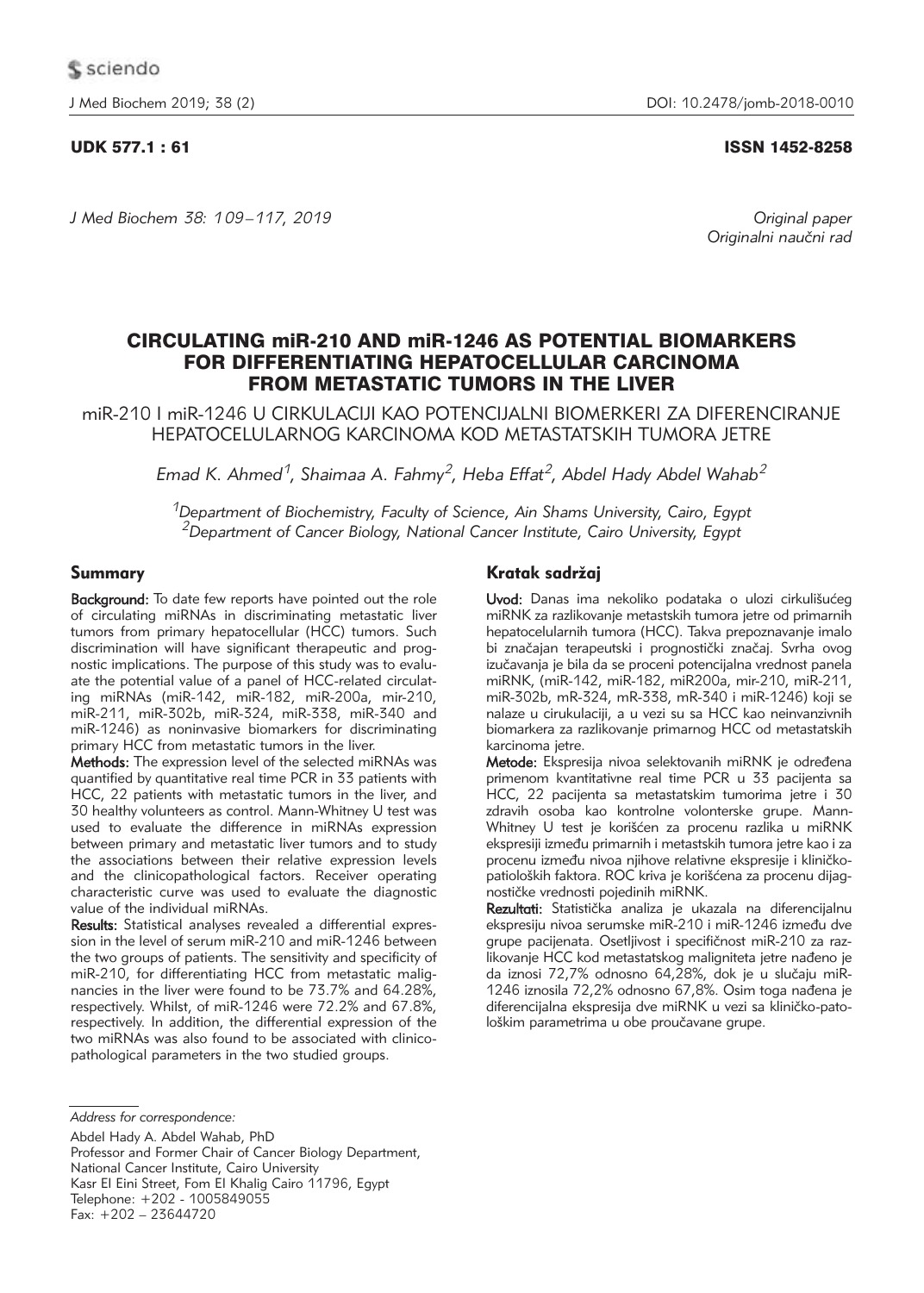Conclusions: Serum miR-210 and miR-1246 have some diagnostic value for discriminating patients with metastatic tumors to patients with primary HCC

**Keywords:** circulating miRNAs: biomarkers: HCC: liver metastasis

#### Introduction

Hepatocellular carcinoma (HCC) is one of the most aggressive human malignancies worldwide, accounting for 90% of primary liver cancers (1). Despite the advances in HCC treatment, the high frequencies of postsurgical recurrence and metastasis are the main causes of the dismal therapeutic outcome of HCC (2). One of the main obstacles in HCC therapy is to differentiate hepatocellular carcinoma from metastatic tumors in the liver. This distinction may not be easy because of the high degree of similarity between hepatocellular carcinoma and metastatic liver cancers, especially adenocarcinoma, on the level of morphology and the immunoexpressed markers (3). At the present time, identification of the origin of these metastases and their differential diagnosis from primary HCC requires precise pathological investigation using a panel of immunostains (4). In addition, the use of advanced imaging techniques and their correlation with the clinical state of the patient is also needed. In most of the cases, these previous methodologies have failed in the detection of the primary site of cancer (5) and in turn, misled the choice of the best treatment regime (6) and hence, poor prognosis in the majority of patients (7). Therefore, searching for novel diagnostic markers for hepatic cancers will improve both the diagnosis and treatment.

MicroRNAs (miRNAs) are special class of small non-coding RNAs that play critical roles in the regulation of gene expression. They are characterized by their remarkable tissue specificity and are nearly involved in the regulation of all aspects of cellular activity including metabolism, cell proliferation, apoptosis, differentiation, cellular response to viral infection, and tumorigenesis (8). Several studies have pointed out the value of miRNAs as potential markers for tissue classification and identification (9–11). In addition, circulating miRNAs which are protected from RNAase-mediated degradation in body fluids have been emerged as candidates of non-invasive biomarkers in the diagnosis of many diseases, including liver diseases (12–14).

Recently, Tan Y et al. (15) have identified a panel of serum miRNAs as biomarkers to be used in the diagnosis of hepatitis B virus-related HCC, as well as, in differentiating HCC patients from healthy and cirrhotic patients. Moreover, have identified miRNAs signature that significantly predicted metastasis-free HCC and HCC from venous metastasis, as well as, tumor recurrence. A related study has used miRNA

Zaključak: Serumska miR-210 i miR-1246 imale su izvesnu dijagnostički značajnu vrednost za metastatske tumore pacijenata sa primarnim HCC.

Kliučne reči: cirkulišuća miRNK, HCC, metastaza jetre

expression profile in the segregation of non-tumorous livers from primary HCC and venous metastasis (16). Using miRNA expression profiling, it was also possible to differentiate primary from metastasized brain tumors (17).

The goal of the present study was to explore the potential use of serum miRNAs as biomarkers for discriminating Egyptian patients with primary HCC from patients with metastatic tumors in the liver. To fulfill this, a panel of cancer-associated miRNAs namely miRNA-142, 182, 200a, 210, 211, 302b, 324, 338, 340, and 1246, was chosen on the basis of their reported relevance to HCC (18-24) and were detected by qRT-PCR among 33 primary HCC patients, 22 patients with metastatic liver tumors of different origins, and 30 healthy volunteers used as controls.

#### Materials and Methods

#### *Patients and samples*

This study was performed according to the guidelines for the use of human subjects' materials according to the 'Declaration of Helsinki' and approved by the Institutional Review Board. A written informed consent was obtained from all the participants involved. Serum samples were obtained from 33 patients with primary hepatocellular carcinoma, 22 patients with metastatic tumors in the liver, in addition to, 30 healthy volunteers, during the period 2013–2014. The HCC patients were diagnosed by abdominal ultrasonography, triphasic CT abdomen, serum alfa-fetoprotein (AFP), and were confirmed histopathologically with no evidence of local invasion or distant metastasis. The control group had no clinical or biochemical evidence of liver disease or known medical illness at recruitment and with normal abdominal ultra-sonography. All controls were negative for HBV and HCV infection as evidenced by negative serological markers and negative PCR for HBV and HCV. The relevant clinico-pathological characteristics of the studied subjects are shown in *Table I*. Five ml blood samples were collected from patients and controls for serum separation, and all the samples were processed on the same day within few hours of collection.

## *Quantitative RT-PCR for miRNA expression*

Total RNA including miRNA was extracted from serum samples using miRNeasy Mini kit (Qiagen,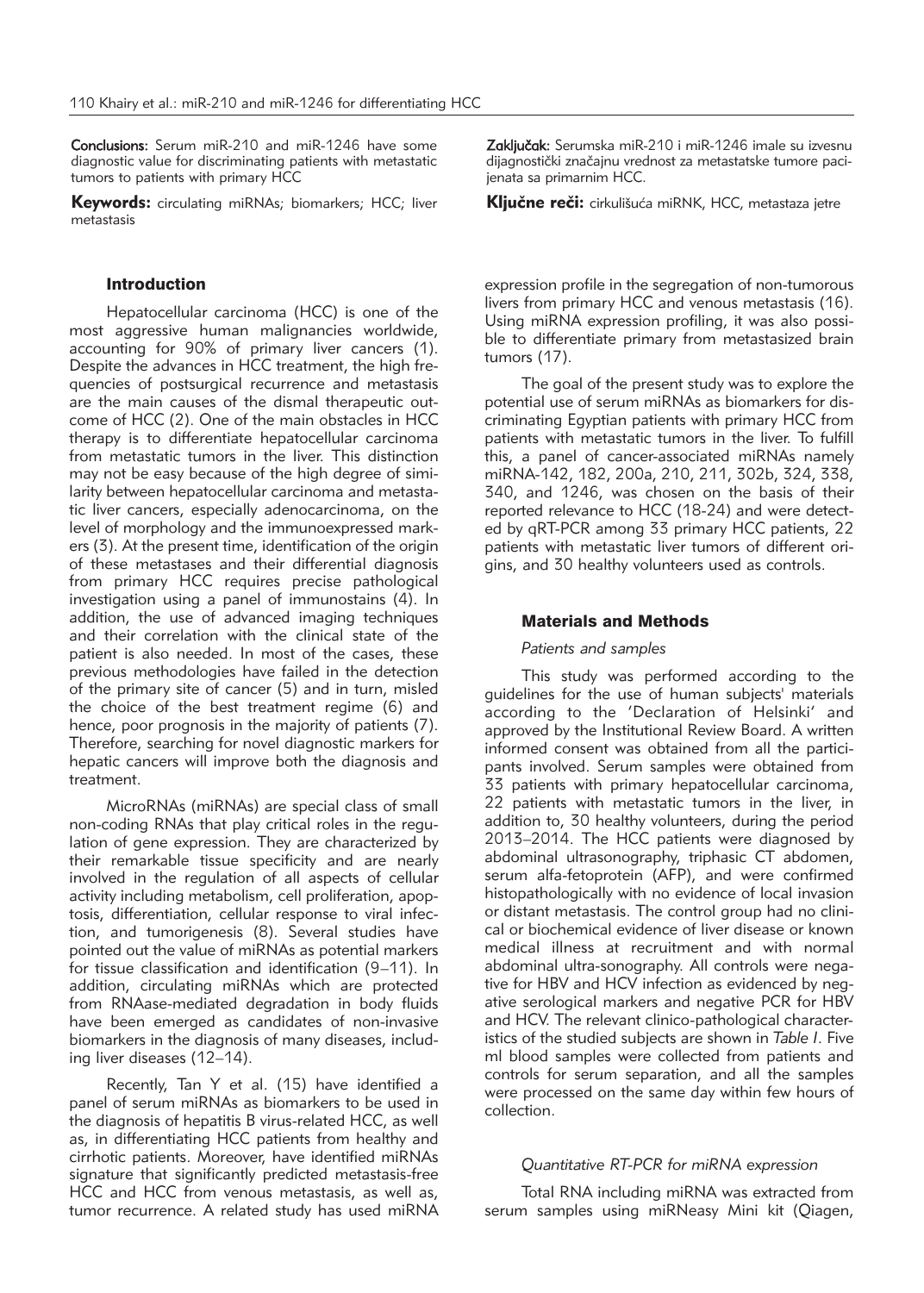| Clinical variable      | Primary HCC (n=33) | Metastatic HCC ( $n=22$ ) | Healthy controls $(n=30)$ |
|------------------------|--------------------|---------------------------|---------------------------|
| Age (Years) no. (%)    |                    |                           |                           |
| $\leq 60y$             | 19 (57.6)          | 10(45.5)                  | 20(66.7)                  |
| >60y                   | 14 (42.4)          | 12 (54.5)                 | 10(33.3)                  |
| Gender, no. (%)        |                    |                           |                           |
| Male                   | 24 (72.7)          | 12 (54.5)                 | 18 (60)                   |
| Female                 | 9(27.2)            | 10(45.4)                  | 12 (40)                   |
| $HCV$ , no. $(\%)$     |                    |                           |                           |
| Yes                    | 24 (72.7)          | 7(31.8)                   | 0(0)                      |
| <b>No</b>              | 9(27.2)            | 15(68.1)                  | 30 (100)                  |
| Cirrhosis, no. (%)     |                    |                           |                           |
| Yes                    | 15 (45.4)          | 10 (45.4)                 | 0(0)                      |
| <b>No</b>              | 18 (54.5)          | 12 (54.5)                 | 30 (100)                  |
| Laboratory values      |                    |                           |                           |
| Median (Interquartile) |                    |                           |                           |
| AFP (ng/mL)            | 180 (1-1413)       | $23(1 - 306)$             | $4.9(3-8)$                |
| ALT (U/L)              | 60 (10-609)        | $21.60(9-67)$             | $23(17-32)$               |
| AST (U/L)              | $51(15-185)$       | $31(8 - 105)$             | $26(0 - 33)$              |
| Origin(n)              |                    |                           |                           |
| Liver                  | 33                 | $---$                     | ---                       |
| Adenocarcinoma         | ---                | 13                        | ---                       |
| Bladder                | ---                | 1                         | $---$                     |
| Colon                  | ---                | 1                         | ---                       |
| Pancreas               | $---$              | 1                         | ---                       |
| Ovary                  |                    | 1                         | ---                       |
| Unknown                | $---$              | 5                         | ---                       |

|  | Table I Demographic and laboratory data of the participants. |  |  |  |
|--|--------------------------------------------------------------|--|--|--|
|--|--------------------------------------------------------------|--|--|--|

Germany). Frozen serum samples were incubated at 37 °C in a water bath until they were completely thawed, then 200 mL of serum were added to 1000 µI of Qiazol lysis reagent. The extraction was performed according to the instruction manual of the manufacture. cDNA was synthesized from the isolated RNA using miScript II RT kit (Qiagen) according to the manufacturer instructions. The relative expression of miRNAs was quantified by miScript SYBER Green PCR kit (Qiagen), which includes miScript universal primer and quantiTect SYBER Green PCR master mix. The reactions were performed in 384 well plates with 10  $\mu$ L total volume/well and contained 1X SYBER green master mix, 200 nmol/L forward primer (miRNA specific primer) and 200 nmol/L universal primer, using 3 ng cDNA/well. The conditions included initial denaturation at 95 °C for 15 min., followed by 40 cycles of 94 °C for 15 s, 55 °C for 30 s, and 72 °C for 30 s. All the samples were performed in duplicates on ViiA 7 real time PCR system (Applied Biosystem, Foster city, CA, USA). miR-16 was used as an endogenous control (25, 26). The relative gene expression analysis of the target miRNAs was performed using the delta-delta-Ct method as described previously (27).

#### *Statistical analysis*

Statistical analysis was performed using SPSS 20 software (SPSS, Inc., Chicago, IL, USA). Results of miRNAs expression were analyzed and were found to demonstrate an abnormal distribution. All miRNA expression data are shown as the median and interquartile range (IQR). The nonparametric Mann-Whitney U test was used to study the different associations between the relative expression levels of circulating miRNA and the clinic-pathological factors as well as to evaluate the differences in the miRNA expression between primary HCC and metastatic liver tumor samples. Diagnostic values for individual miRNAs were determined by calculating the area under the receiver operating characteristic (ROC) curves. *P* <0.05 was considered statistically significant.

#### **Results**

#### *Patients' characteristics*

A total of 85 participants including 33 primary HCC patients, 22 patients with metastatic liver tumors, and 30 normal volunteer were recruited into this study. The characteristics of the study subjects, as well as, the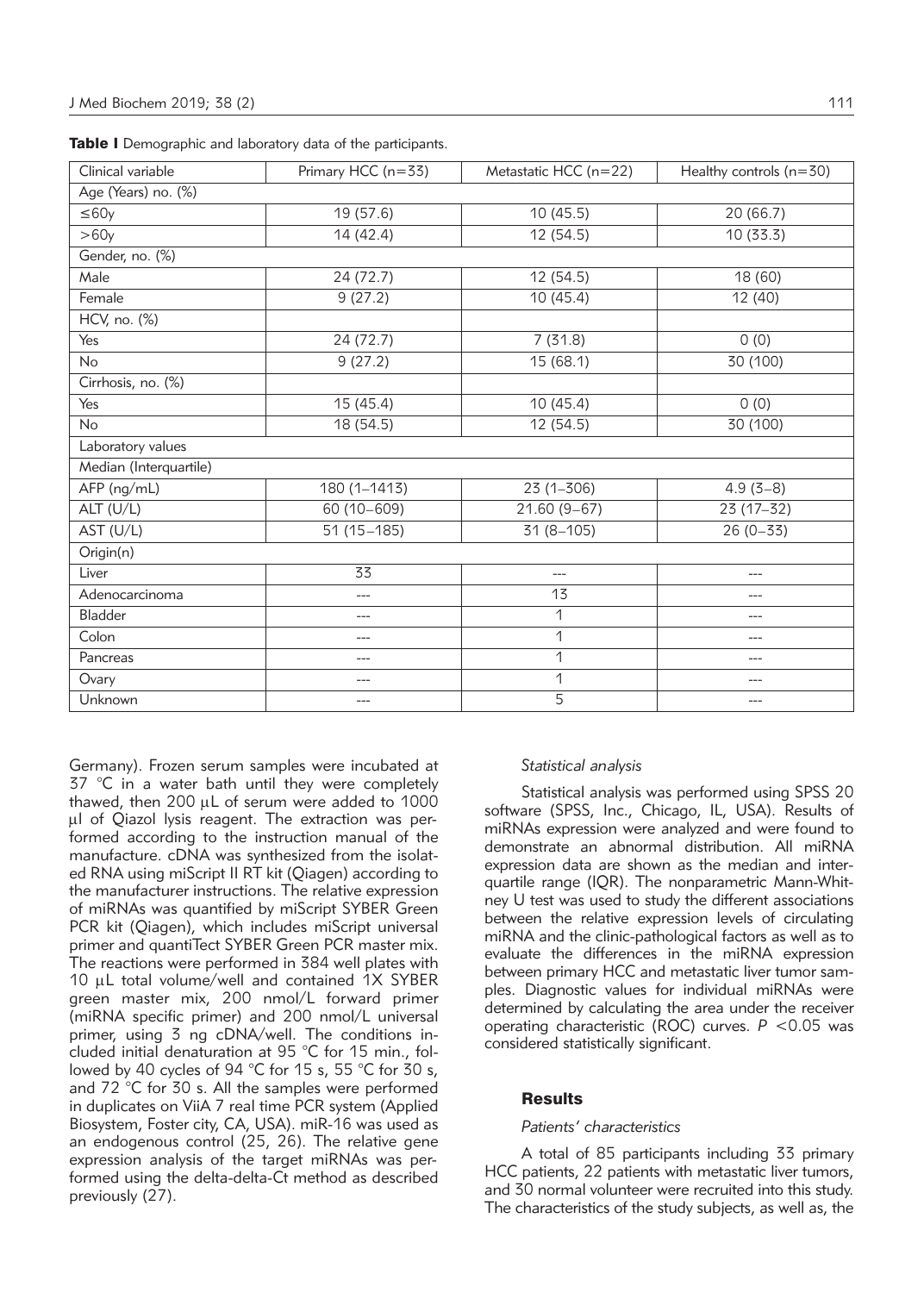| miRNA      | Primary HCC $(n=33)$   | Metastatic H CC $(n=22)$ | p value  |
|------------|------------------------|--------------------------|----------|
| miR-142    | $0.215(0.074 - 2.526)$ | $0.360(0.068 - 0.939)$   | 0.902    |
| miR-182    | $0.212(0.090 - 0.701)$ | $0.138(0.054 - 0.546)$   | 0.605    |
| $miR-200a$ | $0.321(0.049 - 1.175)$ | $0.244(0.057-1.954)$     | 0.983    |
| $miR-210$  | $0.233(0.029 - 5.768)$ | 2.008 (0.799-8.417)      | $0.03*$  |
| $miR-211$  | $0.341(0.096 - 5.168)$ | 1.355 (0.192-4.467)      | 0.405    |
| $miR-302b$ | $0.407(0.030 - 4.086)$ | $0.437(0.047 - 1.041)$   | 0.776    |
| $miR-324$  | $0.606(0.066 - 9.755)$ | 1.437 (0.153-11.007)     | 0.480    |
| miR-338    | $0.255(0.031 - 1.302)$ | $0.208(0.053 - 2.268)$   | 0.562    |
| miR-340    | $0.425(0.335 - 1.253)$ | $0.282$ (0.038-0.796)    | 0.396    |
| miR-1246   | 2.409 (0.063-168.764)  | 42.839 (4.674-125.990)   | $0.048*$ |

Table II Expression levels of the studied miRNAs.

Results are expressed as Median fold change (Interquartile range: 25–75%)

\*significant (Significance level at P <0.05)

subjects' data including Laboratory values are summarized in *Table I*. The age distribution between patients with either primary or metastatic liver tumors was almost similar; however, the percentage of male patients was higher (72.7%) in primary HCC group than in the metastatic liver tumors group (54.5%).

## *Serum miR-210 and miR-1246 differential expression in the two studied groups:*

Using qRT-PCR, the expression levels of 10 miRNAs in the sera of patients with primary and metastatic liver tumors were measured (*Table II*). Our data showed that of the 10 studied miRNAs, only miR-210 and miR-1246 were significantly deregulated between the two patients' groups. The expression level of miR-1246, as well as, miR-210 were significantly higher in metastatic liver tumors compared to patients with primary HCC patients (*P* <0.05).

# *miR-210 and miR-1246 expression levels and clinicopathological characteristics*

To further investigate the effect of the clinicopathological factors on the differential expression of miR-210 and miR-1246 between the primary and metastatic HCC patients, patients' groups were subdivided into subgroups according to the clinicopathological factors, as shown in *Table III*. The expression levels of miR-210 and miR-1246 were then compared between the two groups using the non-parametric Mann-Whitney U test. Results revealed the presence of significant association between miR-210 differential expression and age ( $> 60$  years), as well as, the presence of HCV infection. In addition, the expression of miR-210 was also significantly associated with the level of serum ALT ( $\leq$  40 U/L). On the other hand, miR-1246 differential expression was observed among females, patients ≤60 years old, as well as patients with cirrhosis and low level of serum AFP ( $\leq$ 200 ng/mL).



**Figure 1** The ROC curve of miR-210 and miR-1246 for discriminating hepatocellular carcinoma from metastatic liver tumors. The AUC of miR-210 was  $0.67$  ( $p=0.073$ ) at a cut off value of 0.916, the sensitivity was 73.68% and the specificity was 64.28%. The AUC of miR-1246 was 0.708  $(p=0.03)$  at a cut off value of 9.951, the sensitivity was 72.2% and the specificity was 67.8%.

#### *Differential Diagnostic potential of circulating miR-210 and miR-1246*

ROC curves were used to study the potential of serum miR-210 and miR-1246 to discriminate patients with primary HCC from patients with metastatic liver tumors. The ROC curve for serum miR-210 expression levels had an AUC of 0.67, with 73.7% sensitivity and 64.28% specificity, at a cutoff value of 0.92 (fold change). The ROC curve for serum miR-1246 expression levels had an AUC of 0.708, with 72.2% sensitivity and 67.8% specificity, at a cutoff value of 9.95 (fold change) (*Figure 1*). SPSS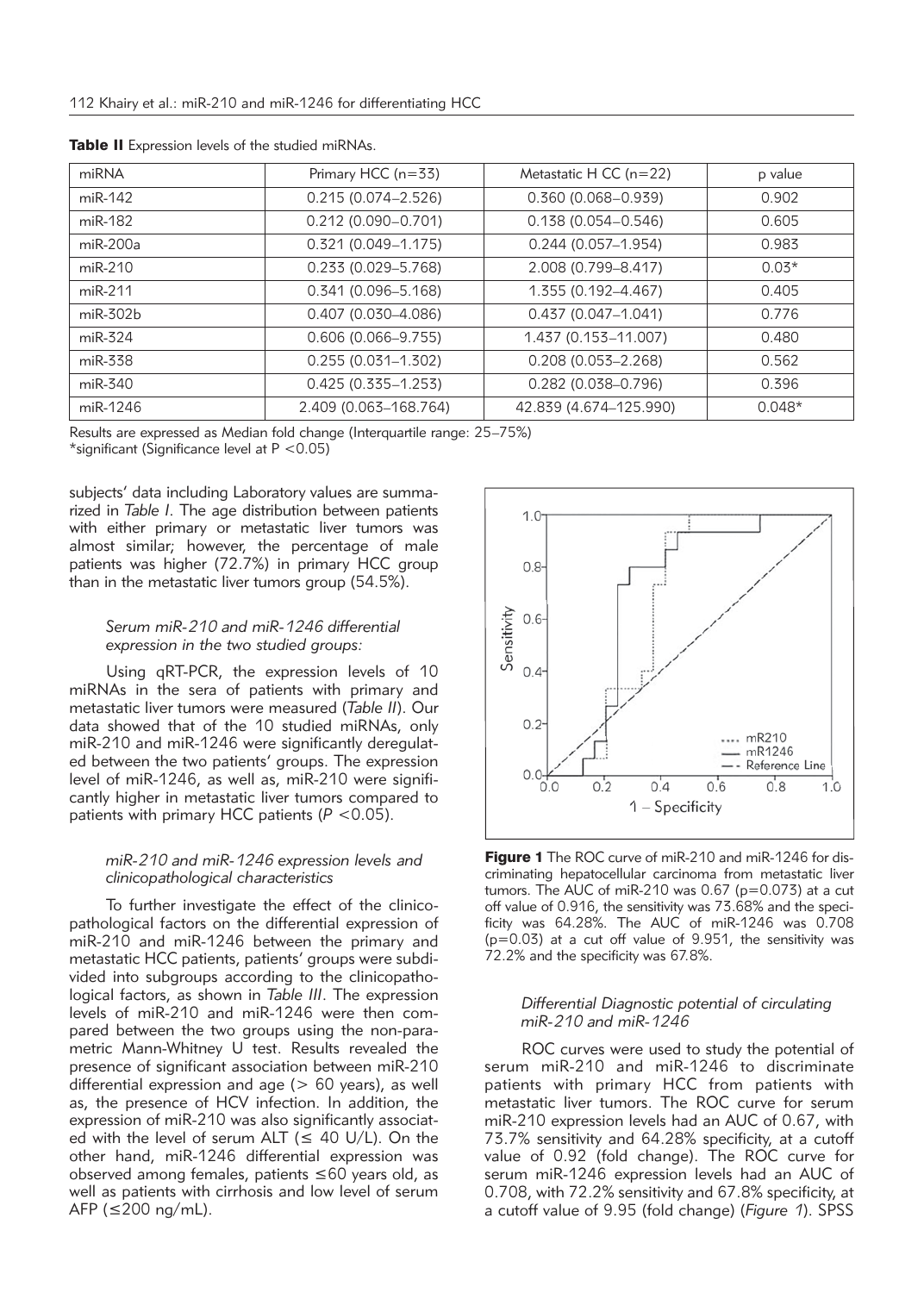| Parameter      | Primary HCC              | Metastatic HCC         | Mann-Whitney P-value |
|----------------|--------------------------|------------------------|----------------------|
| Age (year)     |                          |                        |                      |
| miR-210        |                          |                        |                      |
| $\leq 60$      | $0.880(0.134 - 10.045)$  | 1.388(0.681-5.997)     | 0.531                |
| $\leq 60$      | $0.056(0.027 - 7.131)$   | 3.691(1.007-10.391)    | $0.018*$             |
| miR-1246       |                          |                        |                      |
| ≤60            | 1.261(0.129-10.429)      | 93.441(29.010-724.479) | $0.013*$             |
| >60            | 5.704(0.015-213.449)     | 19.041(3.230-88.945)   | 0.951                |
| Gender         |                          |                        |                      |
| miR-210        |                          |                        |                      |
| Male           | $0.324(0.033 - 7.131)$   | 1.480(0.681-7.726)     | 0.159                |
| Female         | $0.056(0.038 - 28.616)$  | 3.691(1.519-22.112)    | 0.165                |
| miR-1246       |                          |                        |                      |
| Male           | 5.544(0.067-213.449)     | 81.281(18.642-165.666) | 0.147                |
| Female         | $0.191(0.029 - 0.861)$   | 12.811(3.230-63.807)   | $0.007*$             |
| <b>HCV</b>     |                          |                        |                      |
| $m$ i $R-210$  |                          |                        |                      |
| Yes            | $0.324(0.028 - 5.840)$   | 8.140(2.834-22.112)    | $0.024*$             |
| No             | $0.143(0.081 - 32.794)$  | $1.007(0.681 - 5.977)$ | 0.346                |
| $m$ i $R-1246$ |                          |                        |                      |
| Yes            | 1.654(0.030-213.449)     | 12.811(3.230-76.405)   | 0.341                |
| <b>No</b>      | 2.980(0.109-10.509)      | 68.683(18.642-165.666) | 0.075                |
| Cirrhosis      |                          |                        |                      |
| miR-210        |                          |                        |                      |
| Yes            | $0.125(0.051 - 41.369)$  | $0.930(0.733 - 6.371)$ | 0.206                |
| No             | $0.336(0.030 - 5.697)$   | 2.849(1.208-7.689)     | 0.139                |
| miR-1246       |                          |                        |                      |
| Yes            | $0.201(0.030 - 6.371)$   | 192.552(82.646-6.371)  | $0.032*$             |
| No             | 2.095(0.238-1232.561)    | 15.926(2.700-54.366)   | 0.488                |
| AFP (ng/mL)    |                          |                        |                      |
| $m$ i $R-210$  |                          |                        |                      |
| $≤200$         | $0.134(0.045 - 7.714)$   | 2.008(0.799-8.417)     | 0.069                |
| >200           | $0.330(0.032 - 8.911)$   | 0.952(0.182)           | #                    |
| miR-1246       |                          |                        |                      |
| $≤200$         | 1.057(0.029-8.106)       | 61.018(12.811-126.368) | $0.029*$             |
| >200           | 4.262(0.147-1071.488)    | 17.446(2.170)          | #                    |
| $ALT$ (U/L)    |                          |                        |                      |
| miR-210        |                          |                        |                      |
| $\leq 40$      | $0.083(0.034 - 3.823)$   | 2.008(1.062-7.456)     | $0.014*$             |
| >40            | $0.608(0.057 - 14.237)$  | 8.417(0.711)           | #                    |
| miR-1246       |                          |                        |                      |
| $\leq 40$      | $0.264(0.028 - 1.556)$   | 76.347(34.409)         | #                    |
| >40            | $6.397(0.193 - 561.932)$ | 51.268(4.290)          | #                    |
| AST (U/L)      |                          |                        |                      |
| miR-210        |                          |                        |                      |
| $\leq 40$      | $0.051(0.028 - 5.448)$   | 3.730(0.937-6.963)     | 0.160                |
| >40            | $0.336(0.125 - 14.196)$  | 5.074(0.974-15.264)    | 0.105                |
| miR-1246       |                          |                        |                      |
| $\leq 40$      | 1.261(0.021-63.177)      | 47.714(12.811-109.652) | 0.088                |
|                |                          |                        |                      |

>40 5.544(0.067–678.09) 88.945(39.523–165.666) 0.266

| Table III Association of miR-210 and miR-1246 expression levels with clinicopathological factors. |  |  |
|---------------------------------------------------------------------------------------------------|--|--|
|---------------------------------------------------------------------------------------------------|--|--|

Results are expressed as Median fold change (Interquartile range: 25–75%) \*significant (Significant level at P <0.05)

 $#$  In-valid P – value because of the small sample size in the groups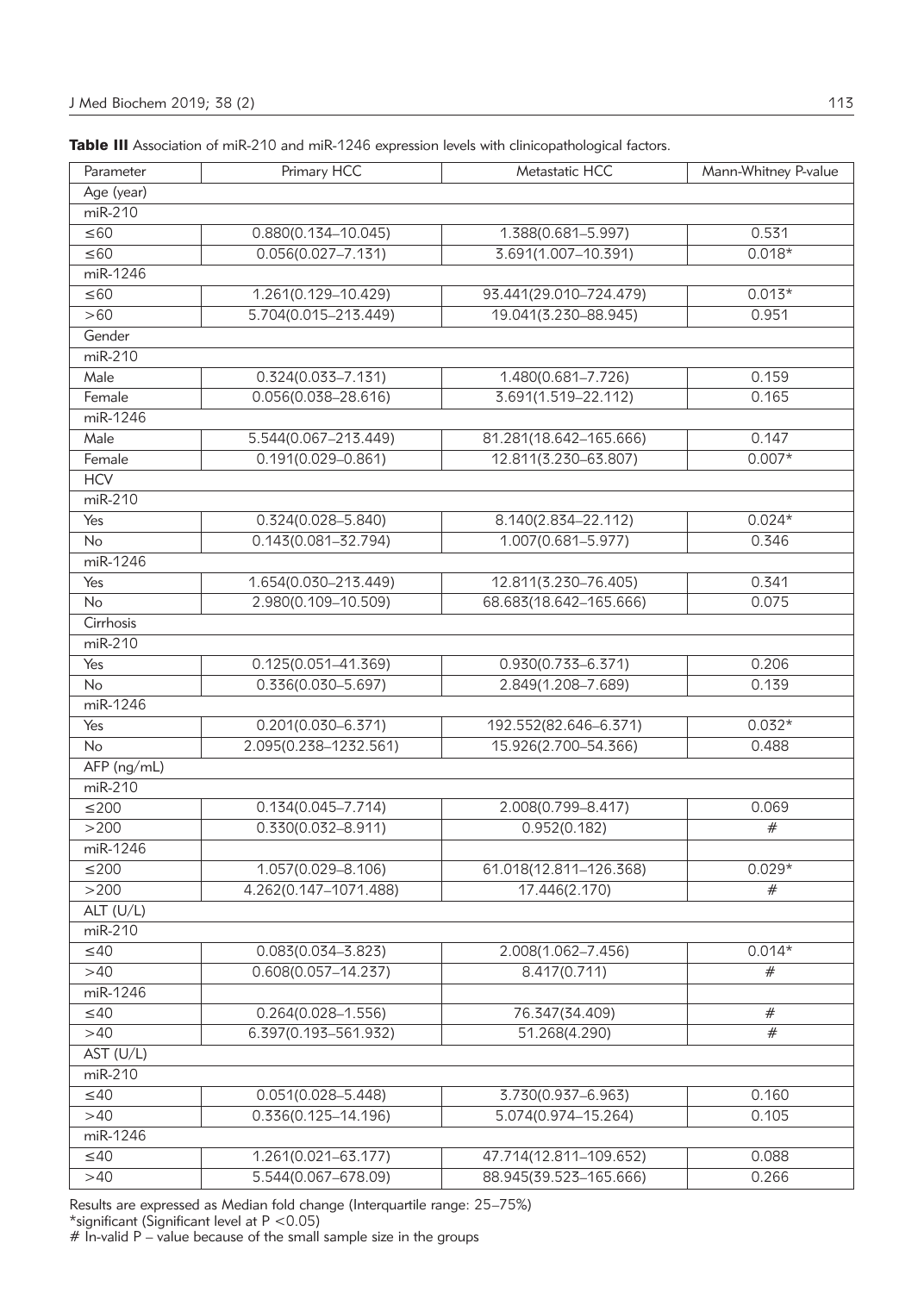analysis for the combined classifier (miR-210 and miR-1246) resulted in a better sensitivity (86.36%) but lower specificity (43.75%) than either classifier alone.

## **Discussion**

Previous studies identified miRNAs in several body fluids, including plasma and serum (28), and several members of miRNAs have been proposed as potential biomarkers for several pathological conditions, including human cancer (29–31). One of the advantages that make miRNAs ideal biomarkers is their accessibility and high stability in the circulatory system (32). Several reports have pointed out the diagnostic and prognostic potential of circulating serum miRNAs in different types of cancers (32–37). However, to date, there have been few reports on the role of circulating miRNAs in discriminating metastatic liver tumors from primary HCC tumors. Using the AFP level is known to be of poor sensitivity and specificity to discriminate primary HCC from metastatic liver, where it can be negative in 30–40% of the primary stages of HCC, in addition, its elevation has also been detected in the presence of acute and chronic viral hepatitis, patients with cirrhosis that is caused by hepatitis as well as with conditions other than the liver, including AFP secreting gastric tumors, colorectal carcinoma, and pancreas (38–40). Moreover, AFP levels may be elevated initially in the early stages of HCC, then drops before rising again as the disease progresses (41). Therefore, this study aimed at investigating the possibility of using some HCC-related miRNAs as noninvasive biomarkers for discriminating primary HCC from metastatic malignancies in the liver, which will be of therapeutic and prognostic significance.

The current study showed that the levels of circulating miR-210 and miR-1246 were statistically different between patients with primary HCC and those with metastatic tumors in the liver. The median fold change of the relative expression level of miR-210 was significantly higher in patients with metastatic liver tumors (60% of cases), compared to patients with primary HCC (30% of cases). In fact, several studies reported that miR-210, so-called master hypoxamir, is upregulated by hypoxia in most human solid tumors including hepatocellular carcinoma (42–45). Further more, Ying et al. (42) showed that the hypoxia-induced miR-210 can promote migration and invasion of HCC cells. miR-210 can be regarded as a (versatile) molecule that regulates cell cycle and affects many aspects of tumor cell in response to hypoxia. It was demonstrated that miR-210 can help tumor cells to adapt the hypoxic stress, through decreasing the mitochondrial function, up-regulating glycolysis, and stimulating angiogenesis (46). The increased level of circulating miR-210 in patients with metastatic tumors in our study, could be due to its increased biogenesis in metastasized tumor tissues and hence, its secretion

into circulation. ROC curve analysis showed that miR-210 could be used as a marker for patients with meta static liver tumors from primary HCC patients, with an AUC of 0.67. At the cut-off value of 0.916, the optimal sensitivity and specificity were 73.68% and 64.28%, respectively. Recently, Wang et al. (47) have demonstrated that circulating miR-210 can be used as a diagnostic and prognostic biomarker for colorectal cancer. Several previous studies also described an elevated circulating miR-210 in some other cancers, such as pancreatic cancer (37), kidney cancer (48), breast cancer (49), and glioma (50).

In the present study, a higher miR-1246 expression was detected in patients with metastatic liver tumors (77%) compared to 45% in primary HCC. The increased level of circulating miR-1246 in the sera of patients with metastatic tumors is consistent with the findings of Sun et al. (24), who demonstrated that miR-1246 was highly expressed in metastatic HCC cells, and its inhibition effectively reduced migration and invasion of HCC cells, through the down-regulation of its target CADM1. In fact, accumulating evidence from the literature supported the tight link of miR-1246 with several types of tumors. For example, Takeshita et al. (51) have reported that miR-1246 has strong potential as a diagnostic and prognostic biomarker in esophageal squamous cell carcinoma. Further, miR-1246 was recently demonstrated to play an important role in the migration and invasion of non-small lung cancer cells (52) as well as in the metastasis of colorectal cancer (53). The detection of miR-1246 in cancer-derived exosomes has strongly reinforced the potential role of miR-1246 in tumor progression and metastases (54, 55). An interesting study has recently reported that colon cancer cells carrying specific mutant p53 proteins promote the formation of a distinctive population of reprogrammed tumor-associated macrophages by releasing exosomes containing miR-1246 (56). In the present study, ROC curve analysis of miR-1246 for discriminating patients with metastatic liver tumors from primary HCC patients, showed similar results to those obtained for miR-210. Where the AUC was 0.708, with an optimal sensitivity and specificity of 72.2% and 67.8%, respectively, at a cut-off value of 9.95. These findings suggest a relative potential of circulating miR-210 and miR-1246 for discrimination of liver cancer from metastatic origins from those of primary type.

#### **Conclusions**

Our findings suggest that serum miR-210 and miR-1246 have some diagnostic value for discriminating Egyptian patients with metastatic tumors to the livers from patients with primary HCC tumors. The use of these two miRNAs for discrimination would be more effective if combined with a complementary microRNA biomarker for primary HCC tumors, since their expression is more related to metastasis process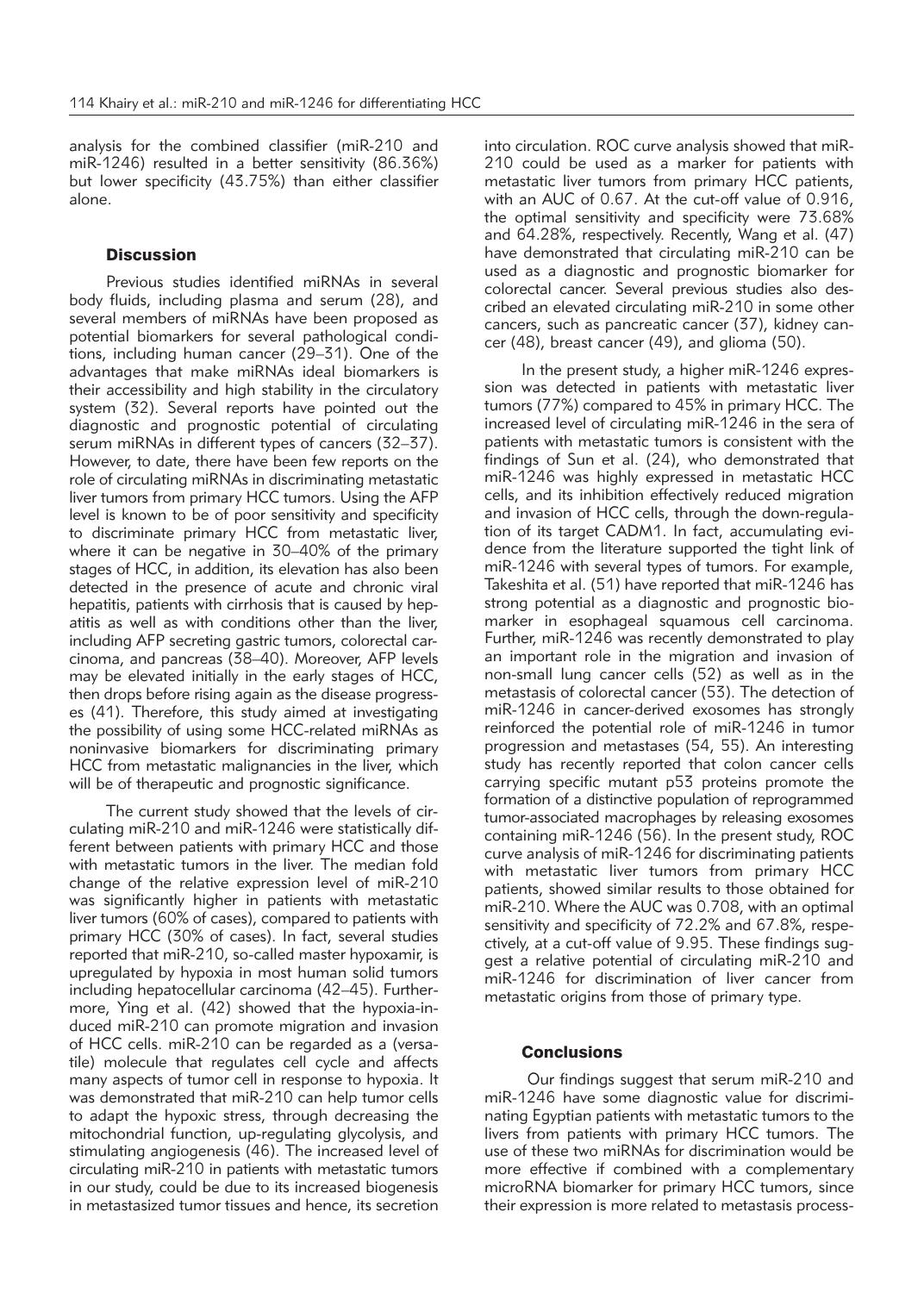es. Future studies including large patient populations and patients with metastatic liver tumors of different origins are needed to confirm the potential discriminating value of miR-210 and miR-1246.

*Acknowledgments.* The authors thank Prof. Dr. Ekram Hamed for his assistance in providing the samples used for this study. This work was completely funded by a grant from Science and Technology Development Fund (STDF), Ministry of Higher Education and Scientific Research, Egypt (Grant No. 1729).

#### **References**

- 1. El-Garem H, Ammer A, Shehab H, Shaker O, Anwer M, El-Akel W, Omar H. Circulating microRNA, miR-122 and miR-221 signature in Egyptian patients with chronic hepatitis C related hepatocellular carcinoma. World Journal of Hepatology 2014; 6(11): 818–24.
- 2. Collinson P. Laboratory medicine is faced with the evolution of medical practice. J Med Biochem 2017; 36: 211–5.
- 3. Zhu Z, Zhang X, Wang G, Zheng H. Role of MicroRNAs in Hepatocellular Carcinoma. Hepatitis monthly 2014; 14(8): e18672.
- 4. Milinković N, Ignjatović S, Šumarac Z, Majkić-Singh N. Uncertainty of measurement in laboratory medicine. J Med Biochem 2018; 37: 279–88.
- 5. Pavlidis N, Briasoulis E, Hainsworth J, Greco FA. Diagnostic and therapeutic management of cancer of an unknown primary. European Journal of Cancer 2003; 39(14): 1990–2005.
- 6. Pouessel D, Thezenas S, Culine S, Becht C, Senesse P, Ychou M. Hepatic metastases from carcinomas of unknown primary site. Gastroenterologie clinique et biologique 2005; 29(12): 1224–32.
- 7. Shaw PH, Adams R, Jordan C, Crosby TD. A clinical review of the investigation and management of carcinoma of unknown primary in a single cancer network. Clinical oncology (Royal College of Radiologists (Great Britain)) 2007; 19(1): 87–95.
- 8. Giordano S, Columbano A. MicroRNAs: new tools for diagnosis, prognosis, and therapy in hepatocellular carcinoma? Hepatology 2013; 57(2): 840–7.
- 9. Volinia S, Calin GA, Liu CG, Ambs S, Cimmino A, Petrocca F, Visone R, Iorio M, Roldo C, Ferracin M, Prueitt RL, Yanaihara N, Lanza G, Scarpa A, Vecchione A, Negrini M, Harris CC, Croce CM. A microRNA expression signature of human solid tumors defines cancer gene targets. Proceedings of the National Academy of Sciences of the United States of America 2006; 103(7): 2257–61.
- 10. Rosenfeld N, Aharonov R, Meiri E, Rosenwald S, Spector Y, Zepeniuk M, Benjamin H, Shabes N, Tabak S, Levy A, Lebanony D, Goren Y, Silberschein E, Targan N, Ben-Ari A, Gilad S, Sion-Vardy N, Tobar A, Feinmesser M, Kharenko O, Nativ O, Nass D, Perelman M, Yosepovich A, Shalmon B, Polak-Charcon S, Fridman E, Avniel A, Bentwich I, Bentwich Z, Cohen D, Chajut A, Barshack I.

#### Authors' contributions

The authors declare that each one has contributed equally to every phase of the research and approved the final manuscript.

#### Conflict of interest statement

The authors stated that they have no conflicts of interest regarding the publication of this article.

MicroRNAs accurately identify cancer tissue origin. Nature Biotechnology 2008; 26(4): 462–9.

- 11. Lu J, Getz G, Miska EA, Alvarez-Saavedra E, Lamb J, Peck D, Sweet-Cordero A, Ebert BL, Mak RH, Ferrando AA, Downing JR, Jacks T, Horvitz HR, Golub TR. Micro-RNA expression profiles classify human cancers. Nature 2005; 435(7043): 834–8.
- 12. Cermelli S, Ruggieri A, Marrero JA, Ioannou GN, Beretta L. Circulating microRNAs in patients with chronic hepatitis C and non-alcoholic fatty liver disease. PloS one 2011; 6(8): e23937.
- 13. Chen YP, Jin X, Xiang Z, Chen SH, Li YM. Circulating MicroRNAs as potential biomarkers for alcoholic steatohepatitis. Liver international: official journal of the International Association for the Study of the Liver 2013; 33(8): 1257–65.
- 14. Chen YJ, Zhu JM, Wu H, Fan J, Zhou J, Hu J, Yu Q, Liu TT, Yang L, Wu CL, Guo XL, Huang XW, Shen XZ. Circulating microRNAs as a Fingerprint for Liver Cirrhosis. PloS one 2013; 8(6): e66577.
- 15. Tan Y, Ge G, Pan T, Wen D, Chen L, Yu X, Zhou X, Gan J. A serum microRNA panel as potential biomarkers for hepatocellular carcinoma related with hepatitis B virus. PloS one 2014; 9(9): e107986.
- 16. Wong CM, Wong CC, Lee JM, Fan DN, Au SL, Ng IO. Sequential alterations of microRNA expression in hepatocellular carcinoma development and venous metastasis. Hepatology 2012; 55(5): 1453–61.
- 17. Nass D, Rosenwald S, Meiri E, Gilad S, Tabibian-Keissar H, Schlosberg A, Kuker H, Sion-Vardy N, Tobar A, Kharenko O, Sitbon E, Lithwick Yanai G, Elyakim E, Cholakh H, Gibori H, Spector Y, Bentwich Z, Barshack I, Rosenfeld N. MiR-92b and miR-9/9\* are specifically expressed in brain primary tumors and can be used to differentiate primary from metastatic brain tumors. Brain pathology 2009; 19(3): 375–83.
- 18. Wu L, Cai C, Wang X, Liu M, Li X, Tang H. MicroRNA-142-3p, a new regulator of RAC1, suppresses the migration and invasion of hepatocellular carcinoma cells. FEBS letters 2011; 585(9): 1322–30.
- 19. Wang J, Li J, Shen J, Wang C, Yang L, Zhang X. Micro-RNA-182 downregulates metastasis suppressor 1 and contributes to metastasis of hepatocellular carcinoma. BMC Cancer 2012; 12: 227.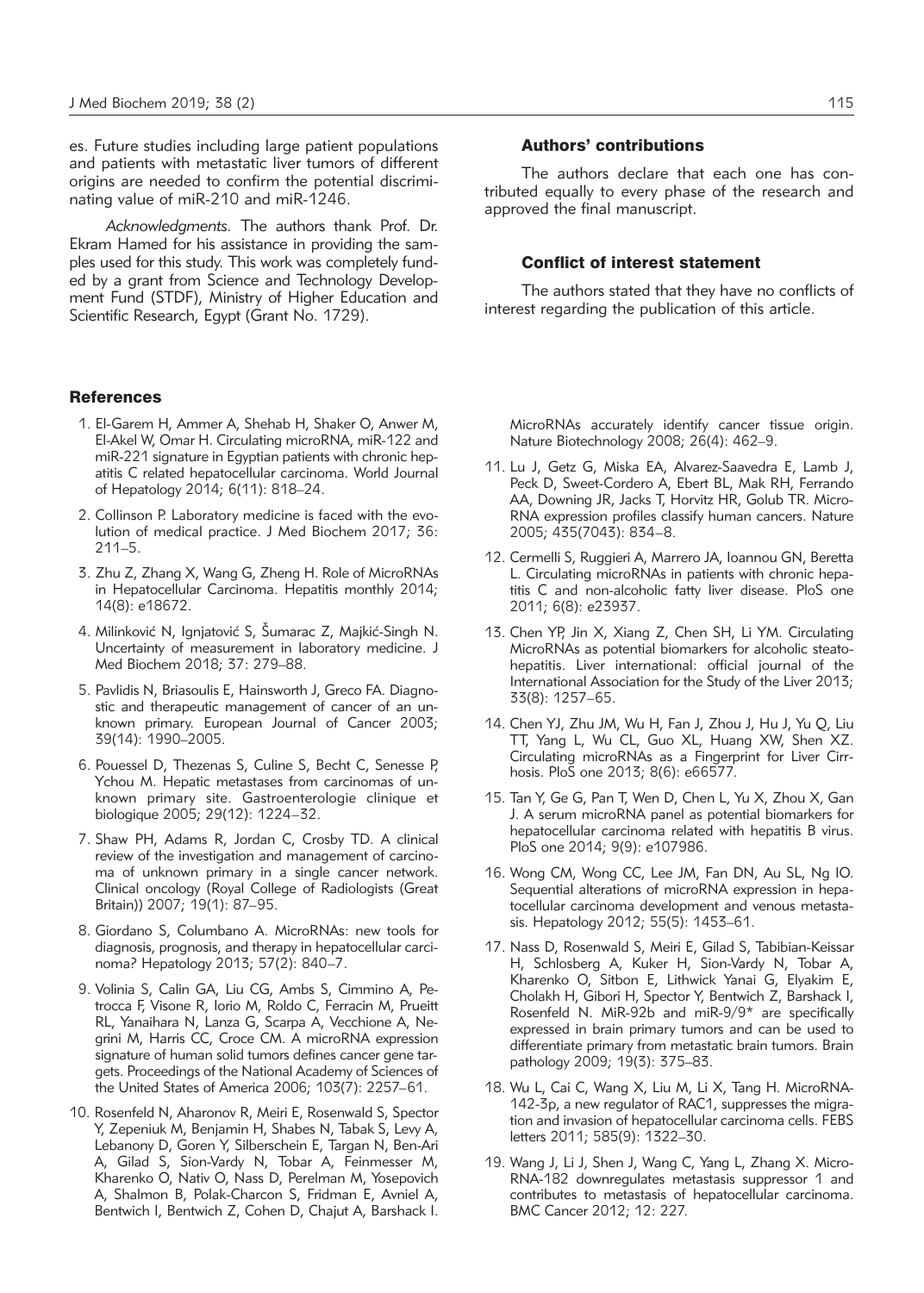- 20. Xiao F, Zhang W, Zhou L, Xie H, Xing C, Ding S, Chen K, Zheng S. MicroRNA-200a is an independent prognostic factor of hepatocellular carcinoma and induces cell cycle arrest by targeting CDK6. Oncology Reports 2013; 30(5): 2203–10.
- 21. Zhan M, Li Y, Hu B, He X, Huang J, Zhao Y, Fu S, Lu L. Serum microRNA-210 as a predictive biomarker for treatment response and prognosis in patients with hepatocellular carcinoma undergoing transarterial chemoembolization. Journal of vascular and interventional radiology: JVIR 2014; 25(8): 1279–1287 e1.
- 22. Wang L, Yao J, Shi X, Hu L, Li Z, Song T, Huang C. MicroRNA-302b suppresses cell proliferation by targeting EGFR in human hepatocellular carcinoma SMMC-7721 cells. BMC Cancer 2013; 13: 448.
- 23. Wang G, Sun Y, He Y, Ji C, Hu B, Sun Y. MicroRNA-338- 3p inhibits cell proliferation in hepatocellular carcinoma by target forkhead box P4 (FOXP4). International Journal of Clinical and Experimental Pathology 2015; 8(1): 337–44.
- 24. Sun Z, Meng C, Wang S, Zhou N, Guan M, Bai C, Lu S, Han Q, Zhao RC. MicroRNA-1246 enhances migration and invasion through CADM1 in hepatocellular carcinoma. BMC Cancer 2014; 14: 616.
- 25. Ali HEA, Abdel Hameed R, Effat H, Ahmed EK, Atef AA, Sharawi SK, Ali M, Abd Elmageed ZY, Abdel Wahab AH. Circulating microRNAs panel as a diagnostic tool for discrimination of HCV-associated hepatocellular carcinoma. Clinics and research in hepatology and gastroenterology 2017; 41(4): e51–e62.
- 26. Erbes T, Hirschfeld M, Rucker G, Jaeger M, Boas J, Iborra S, Mayer S, Gitsch G, Stickeler E. Feasibility of urinary microRNA detection in breast cancer patients and its potential as an innovative non-invasive biomarker. BMC Cancer 2015; 15: 193.
- 27. Livak KJ, Schmittgen TD. Analysis of relative gene expression data using real-time quantitative PCR and the 2(-Delta Delta C(T)) Method, Methods (San Diego, Calif.) 2001; 25(4): 402–8.
- 28. Weber JA, Baxter DH, Zhang S, Huang DY, Huang KH, Lee MJ, Galas DJ, Wang K. The microRNA spectrum in 12 body fluids. Clinical Chemistry 2010; 56(11): 1733– 41.
- 29. Cherradi N. MicroRNAs as Potential Biomarkers in Adreno cortical Cancer: Progress and Challenges. Frontiers in endocrinology 2015; 6: 195.
- 30. Adachi T, Nakanishi M, Otsuka Y, Nishimura K, Hirokawa G, Goto Y, Nonogi H, Iwai N. Plasma microRNA 499 as a biomarker of acute myocardial infarction. Clinical Chemistry 2010; 56(7): 1183–5.
- 31. Krauskopf J, Caiment F, Claessen SM, Johnson KJ, Warner RL, Schomaker SJ, Burt DA, Aubrecht J, Kleinjans JC. Application of high-throughput sequencing to circulating microRNAs reveals novel biomarkers for drug-induced liver injury. Toxicological sciences: an official journal of the Society of Toxicology 2015; 143(2) 268–76.
- 32. Mitchell PS, Parkin RK, Kroh EM, Fritz BR, Wyman SK, Pogosova-Agadjanyan EL, Peterson A, Noteboom J, O'Briant KC, Allen A, Lin DW, Urban N, Drescher CW, Knudsen BS, Stirewalt DL, Gentleman R, Vessella RL,

Nelson PS, Martin DB, Tewari M. Circulating microRNAs as stable blood-based markers for cancer detection. Proceedings of the National Academy of Sciences of the United States of America 2008; 105(30): 10513–8.

- 33. Luo J, Chen M, Huang H, Yuan T, Zhang M, Zhang K, Deng S. Circulating microRNA-122a as a diagnostic marker for hepatocellular carcinoma. OncoTargets and therapy 2013; 6: 577–83.
- 34. Chen X, Ba Y, Ma L, Cai X, Yin Y, Wang K, Guo J, Zhang Y, Chen J, Guo X, Li Q, Li X, Wang W, Zhang Y, Wang J, Jiang X, Xiang Y, Xu C, Zheng P, Zhang J, Li R, Zhang H, Shang X, Gong T, Ning G, Wang J, Zen K, Zhang J, Zhang CY. Characterization of microRNAs in serum: a novel class of biomarkers for diagnosis of cancer and other diseases. Cell Research 2008; 18(10): 997–1006.
- 35. Taylor DD, Gercel-Taylor C. MicroRNA signatures of tumor-derived exosomes as diagnostic biomarkers of ovarian cancer. Gynecologic Oncology 2008; 110(1): 13–21.
- 36. Resnick KE, Alder H, Hagan JP, Richardson DL, Croce CM, Cohn DE. The detection of differentially expressed microRNAs from the serum of ovarian cancer patients using a novel real-time PCR platform. Gynecologic Oncology 2009; 112(1): 55–9.
- 37. Ho AS, Huang X, Cao H, Christman-Skieller C, Bennewith K, Le QT, Koong AC. Circulating miR-210 as a Novel Hypoxia Marker in Pancreatic Cancer. Translational Oncology 2010; 3(2): 109–13.
- 38. Marx GM, Boyce A, Goldstein D. Elevated alpha-foetoprotein and hepatic metastases – it's not always what it seems!. Annals of Oncology: Official Journal of the European Society for Medical Oncology 2002; 13(1): 167–9.
- 39. Yachida S, Fukushima N, Nakanishi Y, Akasu T, Kitamura H, Sakamoto M, Shimoda T. Alpha-fetoprotein-producing carcinoma of the colon: report of a case and review of the literature. Diseases of the Colon and Rectum 2003; 46(6): 826–31.
- 40. Tanno S, Obara T, Fujii T, Izawa T, Mizukami Y, Saitoh Y, Ura H, Kohgo Y. Alpha-Fetoprotein-producing adenocarcinoma of the pancreas presenting focal hepatoid differentiation. International Journal of Pancreatology : Official Journal of the International Association of Pancreatology 1999; 26(1): 43–7.
- 41. Chen DS, Sung JL, Sheu JC, Lai MY, How SW, Hsu HC, Lee CS, Wei TC. Serum alpha-fetoprotein in the early stage of human hepatocellular carcinoma. Gastroenterology 1984; 86(6): 1404–9.
- 42. Ying Q, Liang L, Guo W, Zha R, Tian Q, Huang S, Yao J, Ding J, Bao M, Ge C, Yao M, Li J, He X. Hypoxiainducible microRNA-210 augments the metastatic potential of tumor cells by targeting vacuole membrane protein 1 in hepatocellular carcinoma. Hepatology 2011; 54(6): 2064–75.
- 43. Li L, Huang K, You Y, Fu X, Hu L, Song L, Meng Y. Hypoxia-induced miR-210 in epithelial ovarian cancer enhances cancer cell viability via promoting proliferation and inhibiting apoptosis. International Journal of Oncology 2014; 44(6): 2111–20.